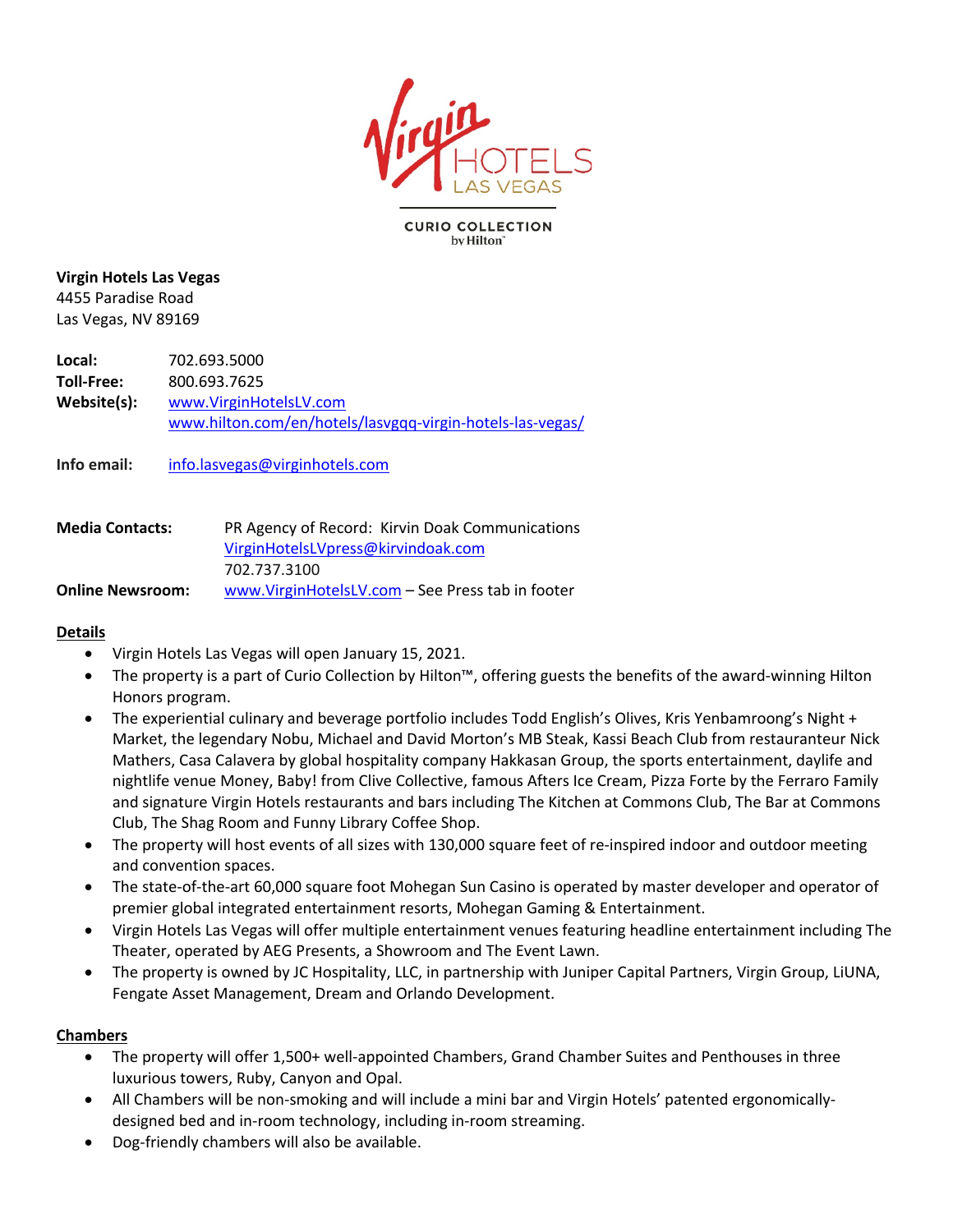- **Opal Tower:** Chambers in the Opal Tower combine style and sophistication with a cool desert twist. These Chambers are conveniently located near the meeting and convention spaces with easy access to one-of-a-kind entertainment.
- **Canyon Tower:** The conveniently located Canyon Tower will give guests speedy access to the Mohegan Sun Casino. Canyon Tower Chambers will offer exceptional sweeping mountain views and overlook the property's five-acre desert pool oasis.
- **Ruby Tower:** The all-suite Ruby Tower will offer large accommodations, an exclusive check-in area and dedicated valet. Select Chambers in the Ruby Tower offer views of the iconic Las Vegas Strip.

## **AMENITIES:**

## **Pools**

The new outdoor experience is unlike anything Vegas has seen and combines a resort pool, dayclub, The Promenade and Event Lawn, which, together, create an interactive and engaging new pool and entertainment vibe amidst a culinary party atmosphere. Virgin Hotels Las Vegas will debut January 15, 2021.

## • **Resort Pool**

The property's new resort pool is mere steps away from all the action inside the hotel and casino and is nestled among a distinctive modern desert landscape, creating a dramatic backdrop to the Mediterranean-style décor and custom furnishings that will serve as one of the social nexuses of the property. VIP-style cabanas and daybeds offer a blissful escape for an intimate and playful experience especially for resort guests.

## • **The Promenade**

The resort pool aligns with The Promenade, which takes guests along the meandering pathway that encompasses the property's new Event Lawn as well as a number of spectacular culinary destinations including: Olives from award-winning chef Todd English, Hakkasan Group's Casa Calavera and Kassi Beach Club from restauranteur Nick Mathers, in addition to Money, Baby!, the new sports and entertainment venue from Clive Collective which is adjacent to The Promenade and includes a patio that is perched above the resort pool for ideal people-watching. The high-energy Promenade and resort pool will intersect for an insatiable indoor-outdoor vibe and each restaurant will have outdoor seating and views of the pools and Event Lawn. The resort pool will open in March 2021.

## • **Dayclub**

The luxe two-story *Mykonos*-themed dayclub will feature an exclusively designed open-air entertainment stage, offering elements of a music festival with the flexibility to present a variety of DJ beats. Multi-level bar experiences and made-to-order, beach-side bites from the poolside restaurant top off the excitement of the new dayclub which is scheduled to open in April 2021.

## • **Event Lawn**

The outdoor Event Lawn turns an open space into an exciting entertainment venue for one-of-a-kind functions including concerts, private events, and a space for guests to engage in resort activations. The Event Lawn connects seamlessly to The Manor, a new indoor event space which opens out to the resort pool and The Promenade.

## **SPA/FITNESS CENTER**

## • **The Spa**

Offers a multitude of massage and skin therapies in addition to a one-of-a-kind roman-style bath to pamper and calm the body and soul. The Spa will feature Farm House Fresh Spa products. For a full menu of spa services and to book spa appointments visit VirginHotelsLV.com.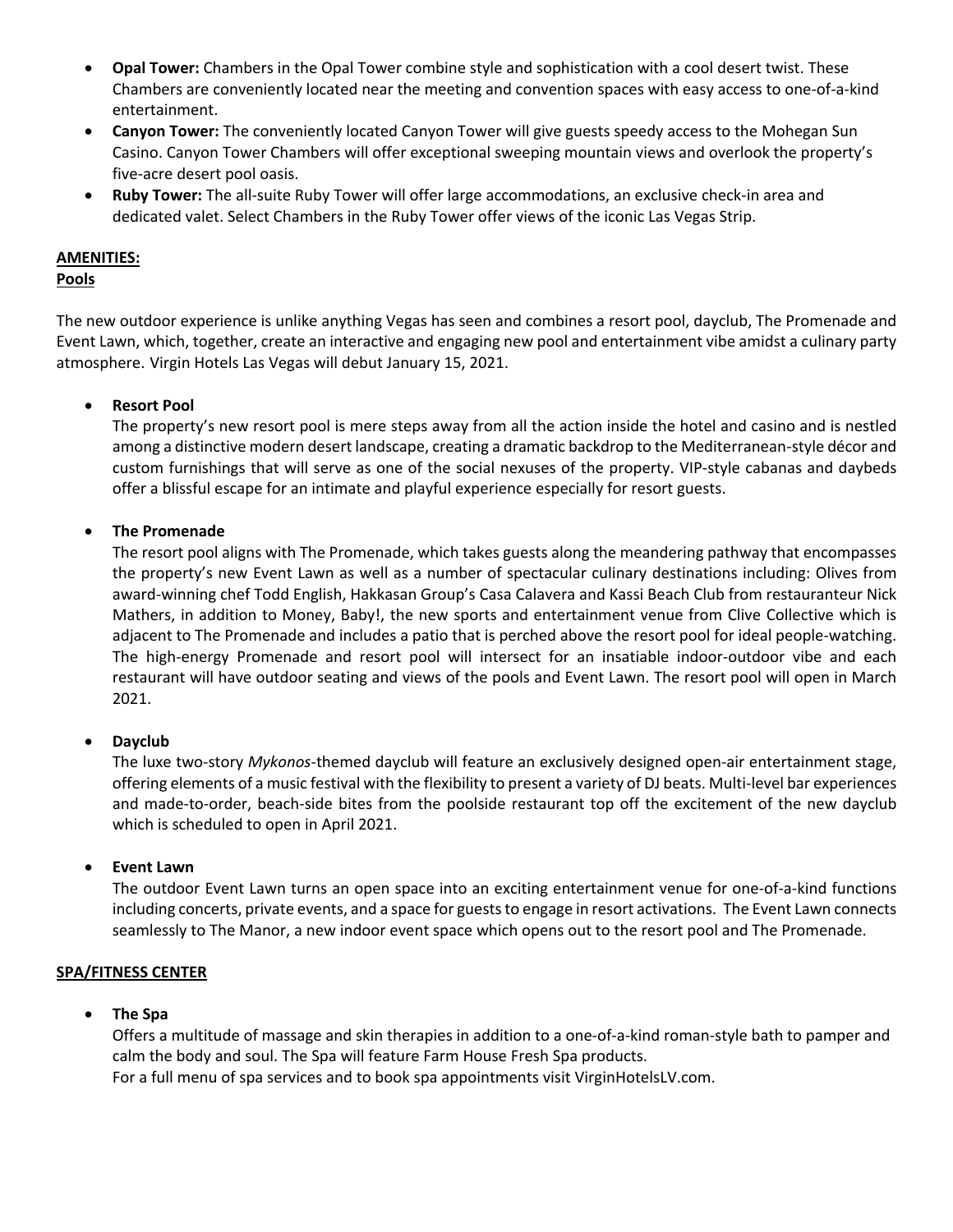## • **Fitness**

The Fitness Room at Virgin Hotels Las Vegas features a variety of state-of the-art equipment to maintain those healthy goals for the body and inspiring floor to ceiling views of the new pool and entertainment complex to clear the mind. Visit VirginHotelsLV.com for hours and information.

#### **MEMBERSHIP PROGRAMS:**

## **The Know**

- Virgin Hotels' The Know program provides perks such as free chamber upgrades when available, exclusive dining offers and more.
- Guests can join and stay "In The Know" at www.virginhotels.com.

## **Momentum Rewards Club**

- Enjoy all the perks of Momentum, Mohegan Gaming & Entertainment's exclusive rewards program. The more you play, the faster you'll elevate your Status. As you accelerate your Status, you'll gain access to more benefits across all Mohegan Gaming & Entertainment properties in the U.S.
- In addition to stirring up some fun in Vegas, Mohegan Gaming & Entertainment has affiliate casino destinations in the Pacific Northwest in Washington, in Canada at Niagara Falls, In Connecticut, Pennsylvania, Atlantic City, New Jersey, Louisiana, and coming soon to South Korea.
- Learn more at www.mohegansunlasvegas.com

#### **Hilton Honors**

- Guests may enjoy the benefits of Hilton and its award-winning guest loyalty program Hilton Honors.
- Learn more about Hilton Honors at https://hiltonhonors3.hilton.com/en/explore/index.html

#### **Lucy™ App**

- Lucy is guest's one-stop app for all things Virgin Hotels Las Vegas.
- Guests will utilize the app to check into Chambers and as a mobile room key.
- Lucy is also able to control each Chamber's lights and thermostat or order room service, making her the ideal partner for a contactless stay.

#### **DINING:**

- **Afters Ice Cream:** The cultural phenomenon, Afters Ice Cream will open their first location outside of California at Virgin Hotels Las Vegas. Afters is no old school ice cream parlor, pulsing EDM and hip-hop music as they craft handmade ice cream creations.
- **Casa Calavera:** Global Hospitality company, Hakkasan Group will combine traditional Mexican cuisine and energetic nightlife ambiance at Casa Calavera.
- **The Kitchen at Commons Club:** The 24/7 contemporary brasserie will serve international culinary offerings with a nod to Virgin's British roots. The Kitchen at Commons Club will also offer an extensive beverage program including carafe cocktails, beer flights, wines by the glass and more.
- **Kassi Beach Club:** From owner-designer-restauranteur Nick Mathers and his Wish You Were Here Group comes a European style restaurant and lounge with Coastal Italian and Greek influences that embodies the spirit of the Mediterranean Islands.
- **MB Steak:** Award-winning steakhouse MB Steak will debut a new look and expansion at Virgin Hotels Las Vegas, pairing the old-school steakhouse standard with a rich, comfortable vibe.
- **Night + Market:** Award-winning Los Angeles chef Kris Yenbamroong will bring his signature Thai cuisine and wine program to Virgin Hotels Las Vegas.
- **Nobu:** The original Nobu in Las Vegas will return with an invigorating update featuring an expanded bar area and fresh décor. Guests from all over the world flock to Chef Nobu Matsuhisa's namesake restaurant for the finest in traditional Japanese cooking, combining world-class hospitality and a dining experience unlike any other.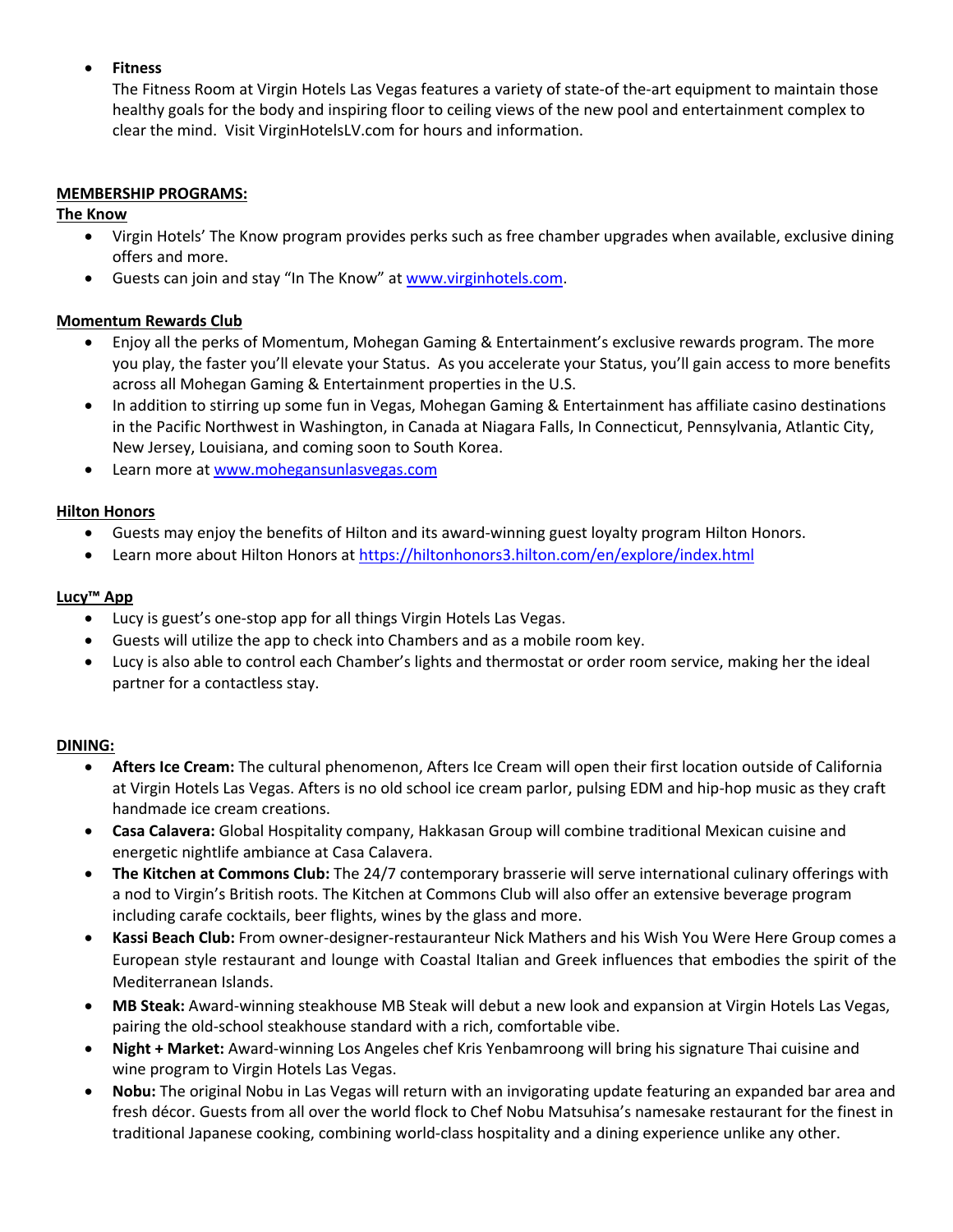- **Olives:** James Beard Award-winning chef Todd English will welcome back Olives to Las Vegas. The restaurant will be a hat tip to the original location in Boston offering a bold and extensive menu with Mediterranean warmth.
- **Pizza Forte:** The Ferraro family pizzeria will offer fan favorite Roman-style pizza by the slice, whole pizzas and a variety of Italian street fare, house-made meatballs, Italian sodas and more.
- **Money, Baby!**: From **Clive Collective,** comes **Money, Baby!** Industry veterans/co-founders **Justin Massei** and **Mikis Troyan** have joined forces to create Vegas's newest adult playground. Money, Baby! combines an unparalleled sports viewing experience with sports betting, interactive games, innovative food and cocktails and a high energy atmosphere that will carry from day into night, seven days a week. Its design plays with a funky mid-century style while reinventing a timeless modern look that will bring nostalgic gaming to Las Vegas. Money, Baby!'s indoor and outdoor patios seamlessly merge with the iconic pools at Virgin Hotels Las Vegas creating one of the most unique venues in Vegas*.*

## **BEVERAGES/COCKTAILS:**

# **The Bar at Commons Club**

• The Bar at Commons Club features multiple gathering spaces and live entertainment on select nights for maximum social connectivity. Service will be a well-choreographed performance with a noticeable level of showmanship and sophistication. Hotel guests and locals alike will enjoy an extensive, though restrained, wine list for the savvy connoisseur and a wide-ranging wine by the glass offering. Locally sourced wines, beers and craft brews will also prominently populate the list in addition to a fun and accessible cocktail menu.

## **The Shag Room**

• The Shag Room will be an intimate and alluring space designed to host a variety of social events and can also be reserved for private affairs. The Shag Room is a place where cocktails are served and everyone can let their hair down and enjoy live entertainment on select nights.

## **Funny Library Coffee Shop**

• Take a seat in the Funny Library Coffee Shop, the communal workspace to pop open your laptop or grab a book off the shelf. Cozy up and enjoy a few belly laughs, then fill your belly with some delicious coffee, pastry, or fresh and healthy lite bites. The Funny Library Coffee Shop proudly pours coffee by Laughing Man®, the brand cofounded by actor Hugh Jackman. Laughing Man uses high quality beans supplied by Fair Trade coffee growers and supports farmers through the Laughing Man Foundation.

## **GAMING:**

## **Mohegan Sun Casino at Virgin Hotels Las Vegas**

• Mohegan Sun Casino at Virgin Hotels Las Vegas is a state-of-the-art lifestyle casino operated by Mohegan Gaming & Entertainment (MGE), master developer of awe-inspiring integrated entertainment resorts (IER) worldwide. Mohegan Sun Casino Las Vegas signifies the first tribal casino presence in the prestigious Las Vegas market, featuring a 60,000-square foot gaming venue located within Virgin Hotels Las Vegas, a Curio Collection by Hilton. For more information on Mohegan Sun Casino Las Vegas or MGE properties, please visit www.mohegansunlasvegas.com.

## **Betfred USA Sportsbook**

• Betfred USA Sports is the sportsbook operator inside Mohegan Sun Casino at Virgin Hotels Las Vegas.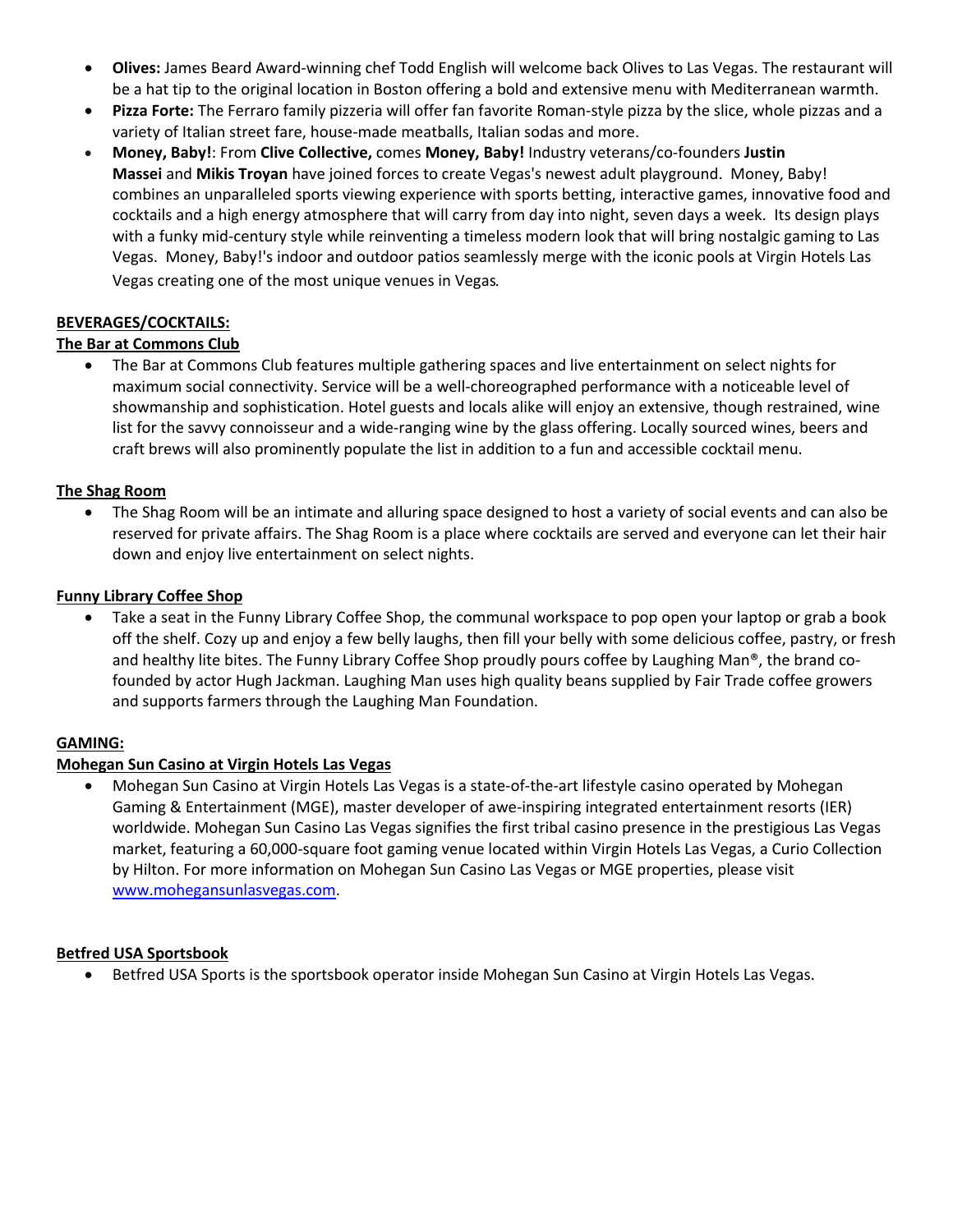## **ENTERTAINMENT:**

#### **Theater**

- The 4,500-person capacity venue will serve as a sophisticated, intimate and unparalleled entertainment destination operated by AEG Presents.
- The Theater will feature seven newly remodeled luxury suites, a VIP studio level, high energy lounge environment as well as a state-of-the-art sound system, superior video technology and a production package tailor-made for artist comfort.

#### **24 Oxford**

• The property's most intimate live entertainment venue will have an old school speakeasy vibe, complete with Chicago-common brick, distressed wood floors and a stellar sound system.

## **The Event Lawn**

• The Event Lawn is a 13,000 square foot outdoor entertainment space for concerts, private parties and events.

#### **About Virgin Hotels Las Vegas**

Virgin Hotels Las Vegas is a reimagined and re-conceptualized casino resort. The property is part of the Curio Collection by Hilton™. The integrated resort will intermix a passion for food and beverage with music and culture and features three hotel towers totaling over 1,500 Chambers and suites; the 60,000 sq. ft. Mohegan Sun Casino, operated by Mohegan Gaming & Entertainment; a five-acre desert pool oasis including a multi-functional event lawn; live music and entertainment theater with 4,500 capacity; 24 Oxford showroom accommodating 650 guests; an exclusive portfolio of twelve food and beverage venues including Todd English's Olives, Kris Yenbamroong's Night + Market, the legendary Nobu, Michael and David Morton's One Steakhouse, Kassi Beach Club from restauranteur Nick Mathers, Casa Calavera by global hospitality company Hakkasan Group, the sports entertainment, daylife and nightlife venue Money, Baby! from Clive Collective, famous Afters Ice Cream, Pizza Forte by the Ferraro Family and signature Virgin Hotels restaurants and bars including The Kitchen at Commons Club, The Bar at Commons Club, The Shag Room and Funny Library Coffee Shop. The property is owned by JC Hospitality, LLC, in partnership with Juniper Capital Partners, Virgin Group, LiUNA, Fengate Asset Management, Dream and Orlando Development. The off-Strip playground, located at 4455 Paradise Road, is currently closed for renovations. For more information, visit virginhotels.com/las-vegas.

## **About Virgin Hotels**

Virgin Hotels is a lifestyle hospitality brand that combines heartfelt service, straightforward value and a seamless, personalized hotel experience with the track record of innovation and smart disruption that Sir Richard Branson's global Virgin Group has pioneered for 50 years. Each property intermixes a passion for food and beverage with music and culture, fusing with the local landscape and providing a vibrant and inclusive environment for travelers and locals alike. Virgin Hotels Chicago, - named the "#1 Hotel in United States" in 2016 and "#1 Hotel in Chicago" in 2016, 2017 and 2020 by the Conde Nast Traveler's Readers' Choice Awards - Virgin Hotels Dallas - named the "#16 Hotel in Texas" - and Virgin Hotels Nashville are now open. Locations in Las Vegas, New York, New Orleans, Miami and Edinburgh to follow. Virgin Hotels continues to explore hotel and office conversions as well as ground-up development in cities such as Boston, Los Angeles, Austin, Seattle, and London.

## **About Curio Collection by Hilton**

Curio Collection by Hilton is a global portfolio of more than 90 one-of-a-kind hotels and resorts. Curio Collection properties offer travelers authentic, curated experiences through distinctly local offerings and elevated amenities, while providing the benefits of Hilton and its award-winning guest loyalty program Hilton Honors. Read the latest brand and hotel stories at newsroom.hilton.com/curio, and connect with Curio Collection on Facebook, Instagram, and Twitter.